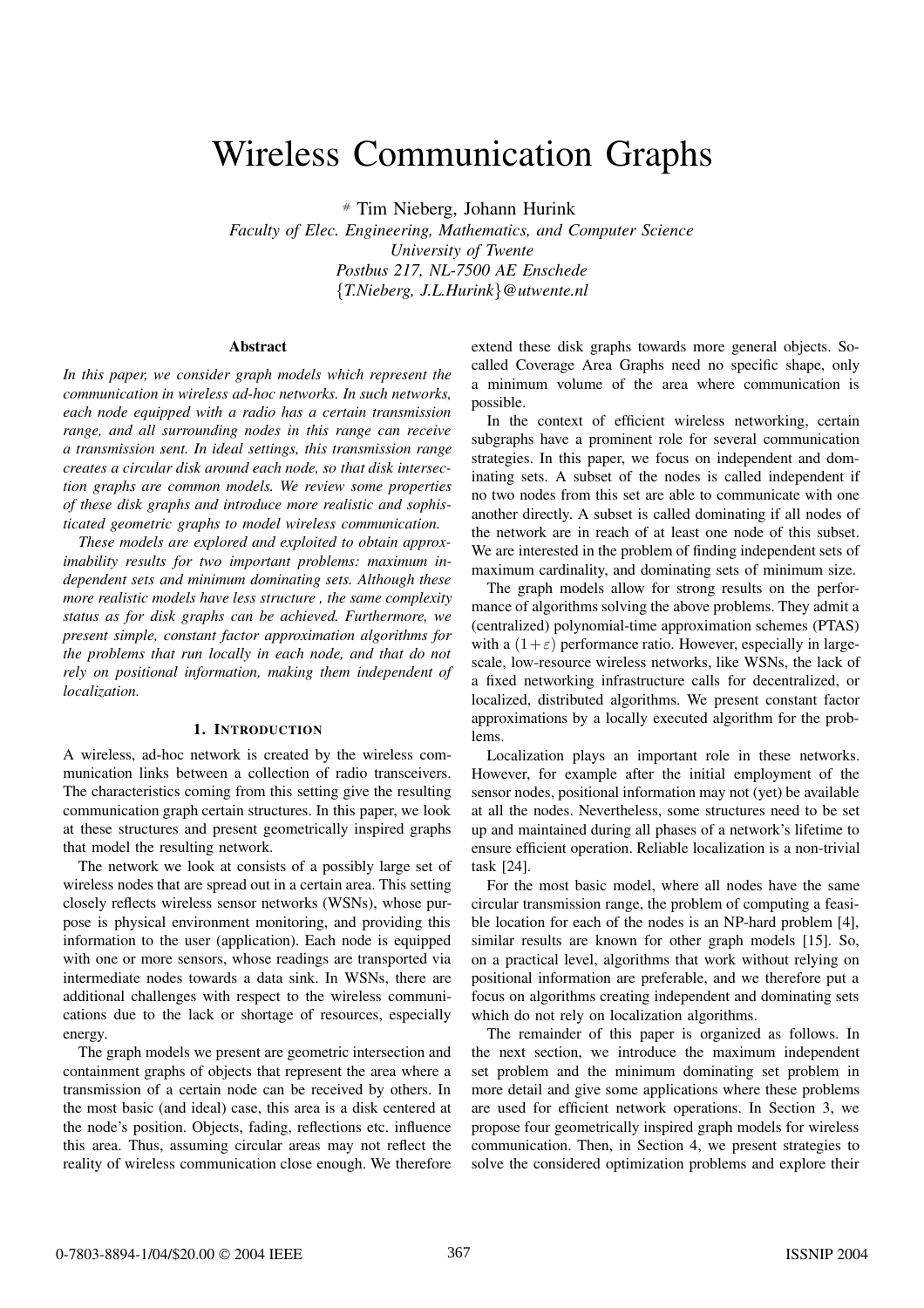performance with respect to the wireless graph models. The paper concludes with a short summary of the results obtained.

## **2. PROBLEMS AND APPLICATIONS**

There is a great number of basic structures and resulting optimization problems in graph theory that are important when dealing with efficient wireless communication strategies. Two of the most prominent structures are *independent* and *dominating* sets, which we introduce next, and focus on throughout the remainder of this paper. In this section, we then continue to give a short overview of some of the applications where these structures are a vital part.

Generally speaking, communication in networks is modeled by a directed graph  $G = (V, A)$ . In our case, the set V represents the nodes, each equipped with a radio for wireless communication. The edges then represent the possible recipients of messages, i.e. there is an edge  $(u, v) \in A$  if and only if a transmission from node  $u \in V$  can be received by a neighbor  $v \in V$ . We denote by  $N(v) \subset V$  the set of all neighbors of a node  $v \in V$ . By nature of the wireless medium, a message broadcast by a node can be received by all neighbors.

The problems we are considering involve the creation of subsets of the nodes with certain properties:

- A subset <sup>I</sup> <sup>⊂</sup> <sup>V</sup> is called *independent* if no two nodes in I are connected by an edge in  $G$ , and
- <sup>D</sup> <sup>⊂</sup> <sup>V</sup> is a *dominating* set if every node is either contained in  $D$  or there exists an edge connecting a node from D to this node.

Nodes in an independent set do not interfere each other during simultaneous transmissions, and nodes in a dominating set can be used to efficiently reach the entire network by broadcasts from only these nodes. If, additionally, a dominating set consists of only one connected component, it is referred to as *connected* dominating set.

An independent set is called *maximal* if no other node can be added to it without violating the independence property. It is easy to see that any maximal independent set is also a dominating set in the graph. In fact, any non-dominated node could be added to the independent set while keeping the property.

We are now interested in the problems of finding an independent set of large cardinality, the Maximum Independent Set (MIS) problem, and finding a dominating set of small size, the Minimum Dominating Set (MDS) problem.

Both problems are known to be NP-hard, and for a general graph, there are known lower bounds on the best possible approximation (unless P=NP). A maximum independent set is not approximable within a factor of  $|V|^{1/2-\epsilon}$  for any  $\varepsilon > 0$ [10], and there is an  $O(|V|/(\log |V|)^2)$ -approximation given in [3]. A minimum dominating set cannot be approximated within  $c \log |V|$ , for  $c > 0$  [22], but there is an algorithm with a performance guarantee of  $1 + \log |V|$  [13]. This means that, especially in large networks, an efficient approximation is almost not possible.

Besides the introduced basic versions of the considered problems, there also exist weighted versions: each node is given a weight, and the goal is to find a structure of minimum/maximum weight, which is computed by summing up the weights of the nodes in the respective subsets. A weight may correspond to a node's capability to perform additional duties. It can be determined taking into consideration aspects like the residual energy of a node, its memory and processing capabilities, the number of neighbors, or mobility indicators. Usually, these weights are computed locally in each node, and may depend on the application the structure is used for.

The MIS and MDS problems are used in a variety of different applications, especially at the lower levels of the network protocol stack. Some of the applications directly dealing with the topology of the wireless, ad-hoc network are given next.

## *A. Clustering*

Cluster-based control structures allow for more efficient use of resources. A hierarchical view of the network created through clustering decreases the complexity of the underlying network, especially in sensor networks which are expected to consist of large amounts of individual nodes. Also, a clustered structure can make a highly mobile topology appear more static and thus alleviate the effects of mobility.

On a topology level, clustering is usually done by grouping nodes inside a certain area, which are then controlled by a designated node. For the lower layers of the networking protocol stack, clusters are created based on proximity, i.e. based on nodes that are in each other's radio range.

Many proposed clustering schemes work by identifying control nodes that form a (maximal) independent set in the network, and which then perform certain specific tasks like allocation of bandwidth and channel [2], [5], [9].

# *B. Flooding and Broadcasting*

Many on-demand routing algorithms designed for ad-hoc networks rely on efficient flooding strategies, including DSR [14] and AODV [21]. Basic, network-wide flooding causes the socalled broadcast storm problem [18], resulting in excessive contention and collisions, i.e. a large protocol overhead. Using a (connected) dominating set of small size as a virtual backbone to propagate flooding messages, overcomes this problem by greatly reducing the number of messages [1], [7].

A virtual backbone also supports efficient broad- and multicast traffic, e.g. the propagation of link quality information in QoS-routing [23].

## *C. Sleeping Patterns*

Wireless sensor networks are expected to be in operation for long periods of time. Running on batteries this is a challenging task. Sensor networks, for example in event detection, have long periods of inactivity. These networks are also expected to be rather dense so that the given redundancy can be exploited and allow several nodes to turn off their radio and other parts to conserve energy. However, for the network to remain operational, connectivity needs to be maintained in such a way that if a node with inactive radio senses something of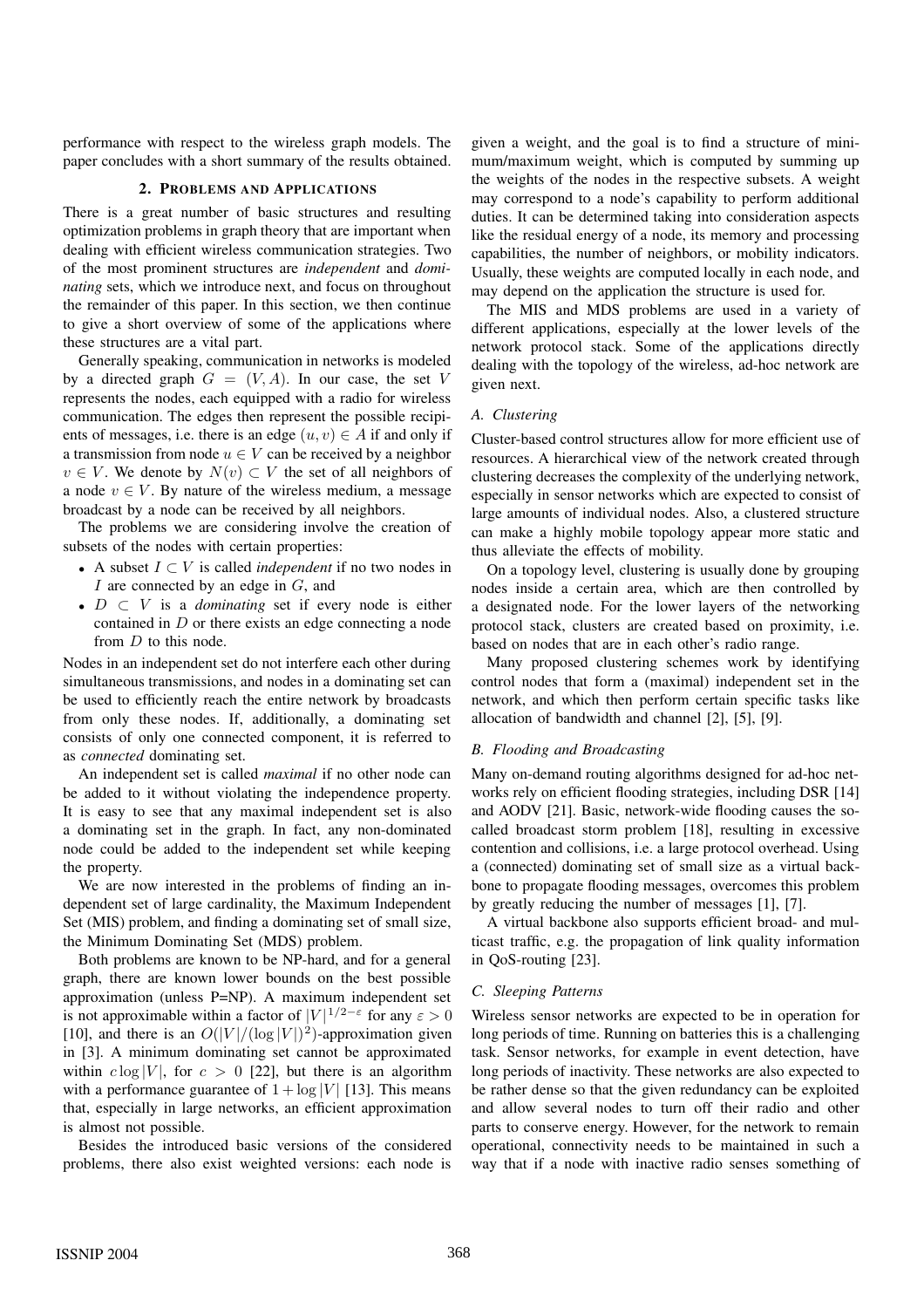

**Fig. 1:** Example of different geometric intersection graphs.

importance, it can become active and successfully route this information to a central user.

*containment model*, which is characterized by

$$
(u,v)\in A \iff f(u)\in A_v.
$$

An example of a connected dominating set based solution is given in [12], where the nodes locally decide on their participation in the network.

## **3. GRAPH MODELS FOR WIRELESS COMMUNICATION**

As seen in the previous section, assuming the communication graph  $G = (V, A)$  to be a general graph does not allow for efficient algorithms to create independent or dominating sets, especially in large-scale networks. However, in general, the nature of wireless transmissions does not lead to an arbitrary graph, but to a graph with some structure. In this section, we therefore propose geometrically inspired models for wireless communication.

For these models, we may suppose that the wireless nodes are placed in the 2-dimensional euclidean plane, i.e. for the nodes, there exists a mapping  $f: V \to \mathbb{R}^2$  which gives each node  $v \in V$  its location  $f(v) \in \mathbb{R}^2$  in the plane. Furthermore, each node  $v \in V$  has a certain area which is covered by the node's radio. This area is represented by  $A_v \subset \mathbb{R}^2$ . As a consequence another node  $u \in V$  can receive a transmission sent by v if  $f(u) \in A_v$  holds.

The localization function  $f : V \to \mathbb{R}^2$ , together with the coverage area  $A_v$  of each node  $v \in V$ , is called a *geometric representation* of *V*. Communication graphs are then defined using the geometric objects that present the coverage area of a node's radio.

There are two ways of defining the communication graph, i.e. the set set of edges of the graph. The first way is the This model gives the possible direct communication between the nodes, it is thus a directed communication graph.

If we only look at the coverage areas of the nodes, we can also define the *intersection model* as follows:

$$
(u,v)\in A \iff A_u\cap A_v\neq\varnothing.
$$

With this symmetric model, interference during simultaneous transmissions can be explored. If two nodes transmit at the same time, a third node in the nonempty intersection receives both transmissions and may thus not be able to reconstruct the messages (hidden terminal problem).

We now define a *Coverage Area Graph* (CAG) as follows.

*Definition 1:* Consider a set V of nodes, and for each  $v \in V$ a coverage area  $A_v$ . Then, the resulting geometric intersection (containment) graph is called an intersection (containment) *Coverage Area Graph* (CAG).−

The intersection graph is undirected. If we consider each undirected edge to be a two-way edge, we can state the following relationship between the two models:

*Lemma 1:* Let  $A_v \subset \mathbb{R}^2$ ,  $v \in V$ , be a collection of geometric objects. Furthermore, let  $G = (V, A)$  and  $G' = (V, A')$ be the resulting geometric intersection and containment graph respectively. Then  $G'$  is completely contained in  $G$ .−

*Proof:* From the definitions, clearly  $A' \subset A$  holds.  $\Box$ We now look at specially structured coverage areas  $A_v$ , which then result in specially structured geometric graphs for the wireless communication.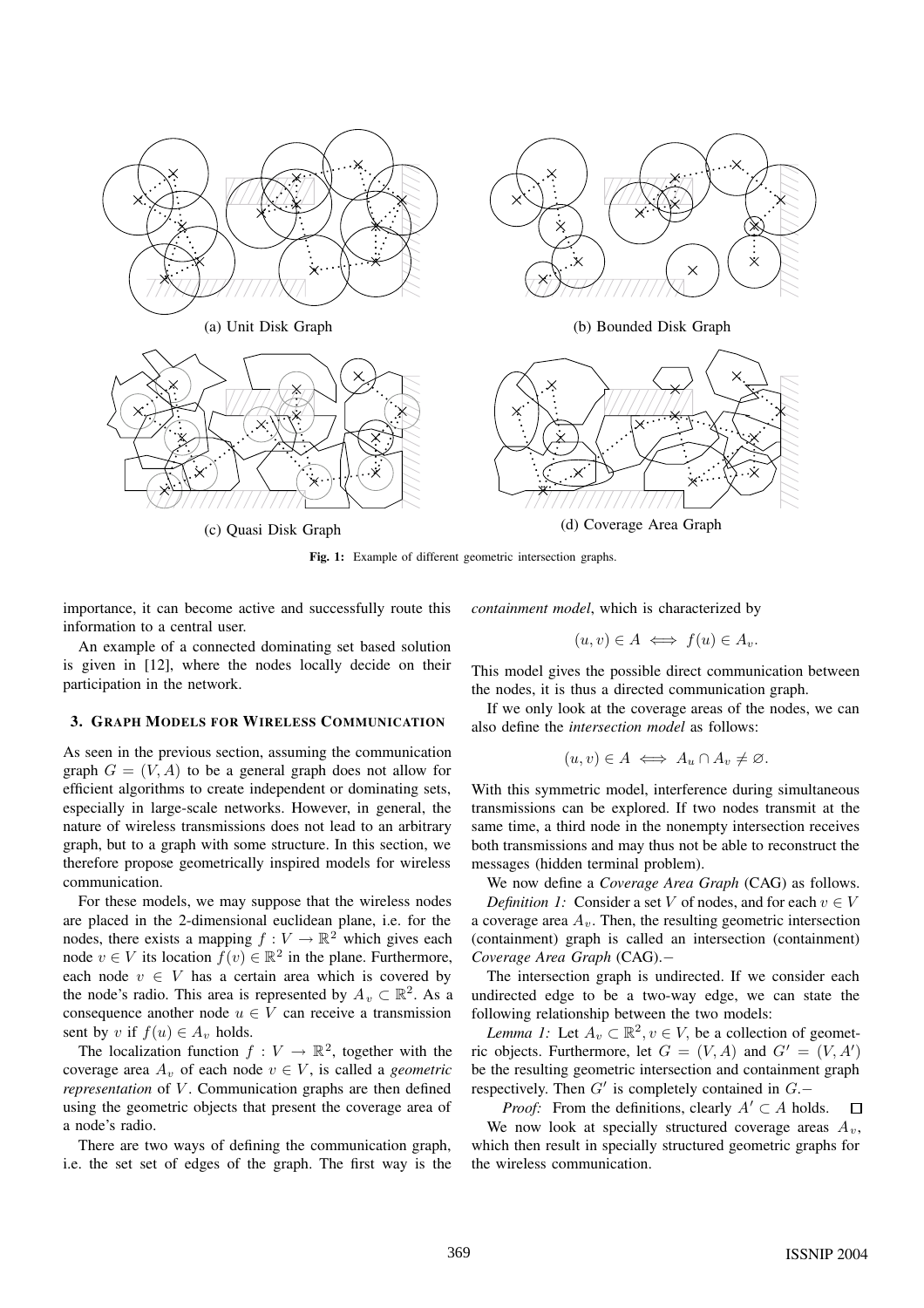In ideal settings, e.g. open field without obstacles, the transmission area is a circle centered around the position of the node. The most basic model used for wireless communication is the *Unit Disk Graph* (UDG). Suppose that all nodes send with the same signal strength and thus have the same circular coverage area with radius  $c > 0$ . The set of edges then satisfies the following simple characterization:

$$
(u, v) \in A \iff ||f(u) - f(v)|| \le c.
$$

Scaling the model, we may assume the transmission range to be of unit length. Note that for the communication graph of unit disks, containment and intersection graph are basically the same, and all communication links are bidirectional.

When the nodes are able to adjust the transmission power, different circular coverage areas emerge. Suppose that the maximum transmission range of a node is given by  $C >$ 0. Furthermore, in order to achieve any communication, a minimum signal strength is needed, which we assume to create a coverage area of radius  $c > 0$ . This yields a set of disks of different radii, whose resulting graph is referred to as *Bounded Disk Graph* (BDG). In this case, and the following models, intersection and containment model result in different graphs. For a BDG, we define  $d_{\text{BDG}} := c/C$  to be a parameter which gives the ratio between smallest and largest disks. Also, this model may be scaled such that  $C = 1$ .

While the above two graph models are widely used to obtain strong theoretic results for graph algorithms, one might argue that they are not that realistic since they assume too ideal settings for radio propagation. Next, we go on to present more realistic geometric models for wireless communication graphs.

Refining the idea behind Bounded Disk Graphs by no longer limiting the reasons of different radii to signal power adjustment, but also to environmental reasons like objects, we can define a *Quasi Disk Graph* (QDG,[16]). In such a graph, there are two circles of radius  $c > 0$  and  $C > c$ which are placed around each node  $u \in V$  with the following characteristics for communication: Any node  $v \in V$  with  $||f(u) - f(v)|| \leq c$  receives transmissions sent by u, and a node  $\overline{v} \in V$  with  $|| f(u) - f(\overline{v}) || \ge C$  cannot receive such a transmission from  $u$ . In the area between this minimum and maximum range,  $c$  and  $C$ , the existence of a communication edge is not specified. The coverage area, within these limits, may thus take any shape. Again, let  $d_{ODG} := c/C$  denote the parameter of a QDG giving information about the relation between the smallest and largest possible transmission range.

For some nodes, e.g. mounted on concrete walls, it may not be possible to give a positive radius on the transmission range where there is coverage. Completely leaving the idea of transmission radii, we come back to the CAG. In contrast to the previous three models, we no longer demand the transmission area to be centered around (or even intersecting with) the actual location of a node. For the CAG model, let  $C > 0$  denote the minimum radius around  $f(v)$ , such that the disk with this radius covers the area  $A_v$ . In other words, any node  $\bar{v} \in V$  with  $||f(v) - f(\bar{v})|| \geq C$  cannot receive a transmission from v for all nodes  $v \in V$ . Further, we define  $a > 0$  to be the minimum area of all transmission areas, i.e.  $a := \min_{v \in V} {\text{vol}(A_v)}$ . Then, a parameter  $d_{\text{CAG}}^2 := C^2/a$ <br>gives the relation between maximum transmission area and gives the relation between maximum transmission area and minimum coverage area. Note that in this case, we compare the areas of coverage. Therefore,  $d$  can be seen as an indicator of the respective ranges, but especially  $\sqrt{a}$  needs not to give the actual value for the smallest transmission range like in the previous three models.

Note that the latter two models, QDG and CAG, not only allow for modeling the influence of objects on the transmission, but also for fading and resulting unreliable transmissions. All that is needed to apply these models is an area where there is certain reception (inside area) and another area where there is no reception (outside area). Unreliable transmissions, fading etc. may occur in the area that lies in between these two, as radio propagation details in this area need not to be specified.

A graphic overview of the different geometric communication graph models is presented in Figure 1, effects of fading have been neglected in (c) and (d).

Denote by  $\mathcal{G}_{\text{UDG}}$  the set of all Unit Disk Graphs, by  $\mathcal{G}_{\text{BDG}}$ the set of all BDGs, etc. It is easy to see the following relationship between the above graph models:

*Lemma 2:*

$$
\mathcal{G}_{\mathrm{UDG}}\subset\mathcal{G}_{\mathrm{BDG}}\subset\mathcal{G}_{\mathrm{QDG}}\subset\mathcal{G}_{\mathrm{CAG}}.
$$

For the remainder of this paper, for all the models, we assume the parameters d for the communication graphs to be fixed (or bounded). For given wireless nodes, the values for  $d$ are usually determined experimentally. Note that an extension of the concepts and graphs to geometric spaces of higher dimensions is straightforward.

## **4. ALGORITHMS AND PERFORMANCE**

In this section, we present simple algorithms to solve both the MIS and MDS problems on communication graphs. In a general, undirected graph, algorithmic performance bounds depend on the size of the graph. In contrast to this, the wireless transmission graphs presented in Section 3 allow for sizeindependent, and thus better bounds.

In this section, we do not differentiate between containment and intersection graph model, the obtained results hold for both models. Since the problems of Section 2 are defined for undirected graphs, we assume all arcs resulting from the geometric models to be undirected as well. This assumption follows the applications, as bidirectionality is usually assumed for wireless communications. It can be achieved by eliminating unidirectional edges.

Both problems, MIS and MDS, admit a polynomial-time approximation scheme (PTAS) on all the geometric graphs presented earlier [19], [20]. For any  $\varepsilon > 0$ , a  $(1 + \varepsilon)$ approximation can be computed in polynomial time, and the respective algorithms do not need a geometric representation for this.

In the context of ad-hoc, wireless networks, a centrally executed algorithm may not be feasible, and topology changes may force many recalculations. In the following we therefore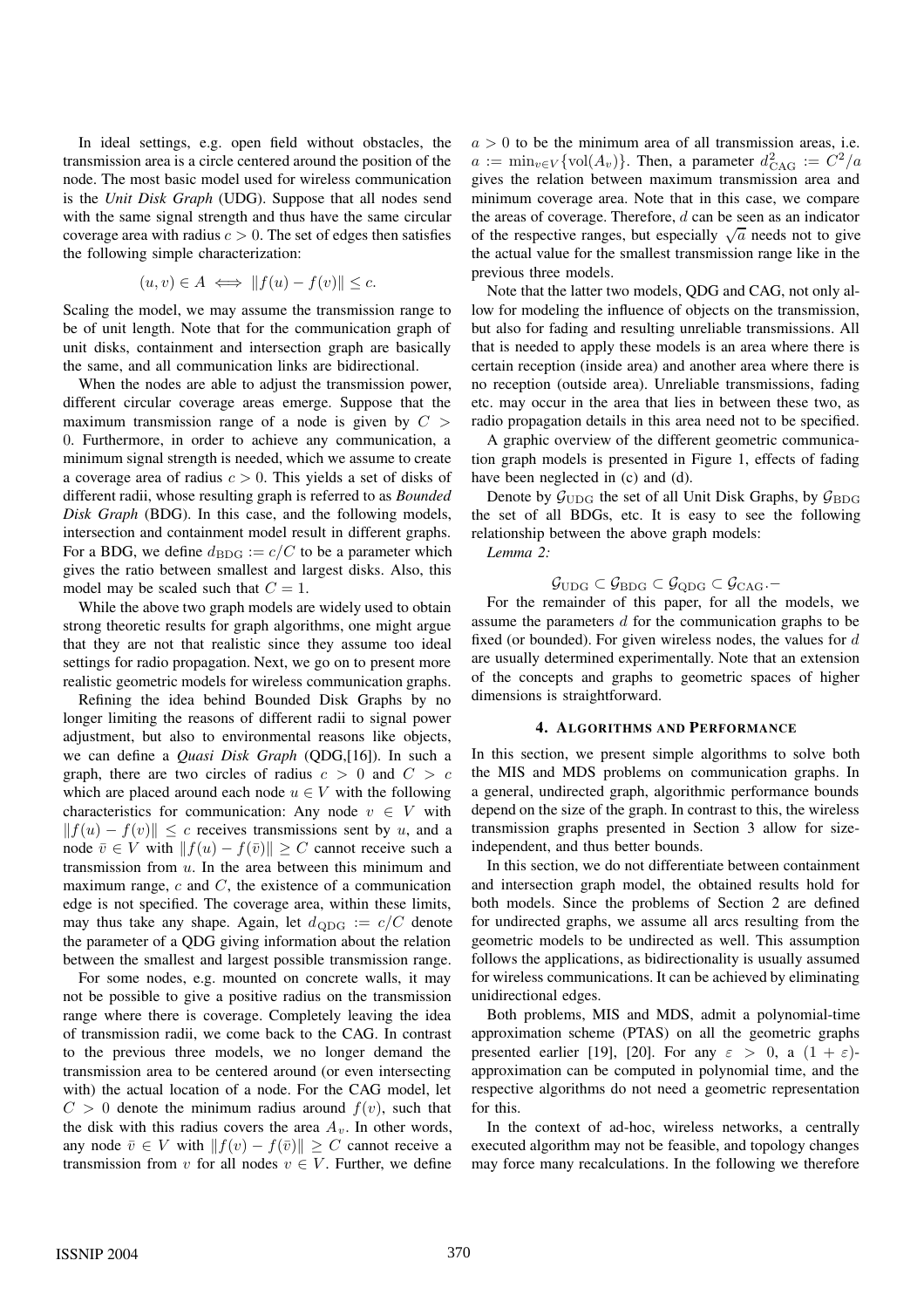INPUT: Graph  $G = (V, A)$  $I := \varnothing;$ WHILE  $V \neq \emptyset$  DO Choose  $v \in V$ ;  $I := I \cup v$ :  $V := V \setminus N(v);$ END;

**Fig. 2:** Generic Greedy Algorithm.

present a simple, distributed strategy that gives a constant factor approximation for the graph models. The performance guarantees come from a forbidden induced subgraph property. This property is satisfied by the graph models, and it allows for bounding the worst-case performance of the algorithms presented.

A graph is said to be  $K_{1,p}$ -free if it contains no induced subgraph that is isomorphic to a  $(1, p)$ -bipartite graph. We state two results about  $K_{1,p}$ -free graphs from [11] and [17].

- *Lemma 3:* Let  $G = (V, A)$  be a  $K_{1,p}$ -free graph. Then
- any maximal independent set is a  $(p-1)$ -approximation of a maximum independent set in G, and
- the cardinality of any maximal independent set is at most  $p-1$  times that of a minimum dominating set.−

Probably the easiest way to create a maximal independent set in any graph is a greedy strategy: Adding a node to the (partial) subset and then eliminate this node and all neighbors from the graph. This generic greedy approach is presented in Figure 2.

It is easy to modify the centrally executed greedy algorithm to run locally, where each node only needs to interact with its direct neighbors. Such an algorithm is better suited for largescale networks, as it runs (almost) independent of the network size. Suppose that each node has a unique weight assigned to it, e.g. an *id*-number. The local version of the algorithm then works as follows:

- all nodes start out in an undecided state,
- an undecided node with largest weight in its neighborhood, which does not yet contain a master-node, declares itself as master-node, and
- nodes that learn about a neighboring master node declare themselves as slave-nodes.

It can be shown that this algorithm is equivalent to the greedy strategy. Moreover, it is efficient in the sense that for the algorithm to complete, only one fixed-size message per node is sufficient to create the desired structure (masternodes). Furthermore, the local algorithm can be extended by maintenance routines so that the structure is kept up during topology changes due to mobility, node failures etc., e.g. [2].

For the weighted version of the MIS problem, a small adjustment has to be made to the greedy algorithm: we always need to add a node with largest weight in its neighborhood to the partial subset in order to obtain the  $(p-1)$ -approximation guarantee [17].

Next, we show for each of the geometric graph models that there is a bound on  $p$ , making each of the resulting graphs



**Fig. 3:** A UDG is  $K_{1,6}$ -free.

 $K_{1,p}$ -free. Thus, by Lemma 3, we know that a greedy strategy leads to a  $(p-1)$ -approximation. Especially if p is a constant, we obtain a constant factor approximation.

It is easy to see that a UDG is  $K_{1,6}$ -free, as it is impossible to arrange 6 non-touching disks that are still intersecting with a central disk (Figure 3).

For a Bounded Disk Graph, we look at the largest disk of radius C surrounding a node  $v \in V$ . Inside this disk with area  $\pi C^2$ , we can place no more than  $\frac{\pi (C+c)^2}{\pi c^2} = O(\frac{1}{d_{\text{BDG}}^2})$ centerpoints of disks with smallest radius  $c < C$  in such a way that they do not intersect with each other. Thus, a BDG is  $K_{1,p}$ -free for  $p = O(\frac{1}{d^2})$ , and the greedy strategy yields an  $O(\frac{1}{d})$ -approximation for the problems  $O(\frac{1}{d^2})$ -approximation for the problems.<br>A similar argument as for BDGs, loc

A similar argument as for BDGs, looking at the minimum and maximum transmission range of nodes, gives the same  $O(\frac{1}{d_{\text{QDG}}^2})$  approximation guarantee for Quasi Disk Graphs.

For Coverage Area Graphs, we again consider the number of nodes we can place independently inside a disk of radius  $C > 0$ . Obviously, in the extreme case, each of these nodes' coverage areas is minimal, i.e.  $vol(A_v) = a$ . However, the coverage area may stretch up to  $C$  away from a node. We therefore look at placing the nodes inside a disk of radius  $C$ , where the coverage area is allowed to be as far as  $C$  away from the node's position. Overall, we can thus place no more than  $\frac{(2C)^2}{a} = O(\frac{1}{d_{\text{CAG}}^2})$  of the nodes.<br>In the unweighted case, the above results are independent

of the greedy choice of the node that will be added to the respective subset. For the MIS problem, a more sophisticated choice of the node may yield a better approximation guarantee. If the graph is a UDG, always choosing the "leftmost" node will yield a 3-approximation. Furthermore, this approach can be adjusted to the case when no geometric representation is available [17]. For BDGs, a maximum independent set can be approximated within a factor of 5 by always choosing a node with smallest remaining transmission range. This node, together with its neighborhood, is then locally  $K_{1,6}$ -free.

So far, we have only stated results for the general case of the Maximum Independent and Minimum Dominating Set problem. If a connected dominating set is required, extending the greedy strategy to connect the dominating nodes also yields a constant-factor approximation. This is a consequence of the following, well-known lemma which states that any